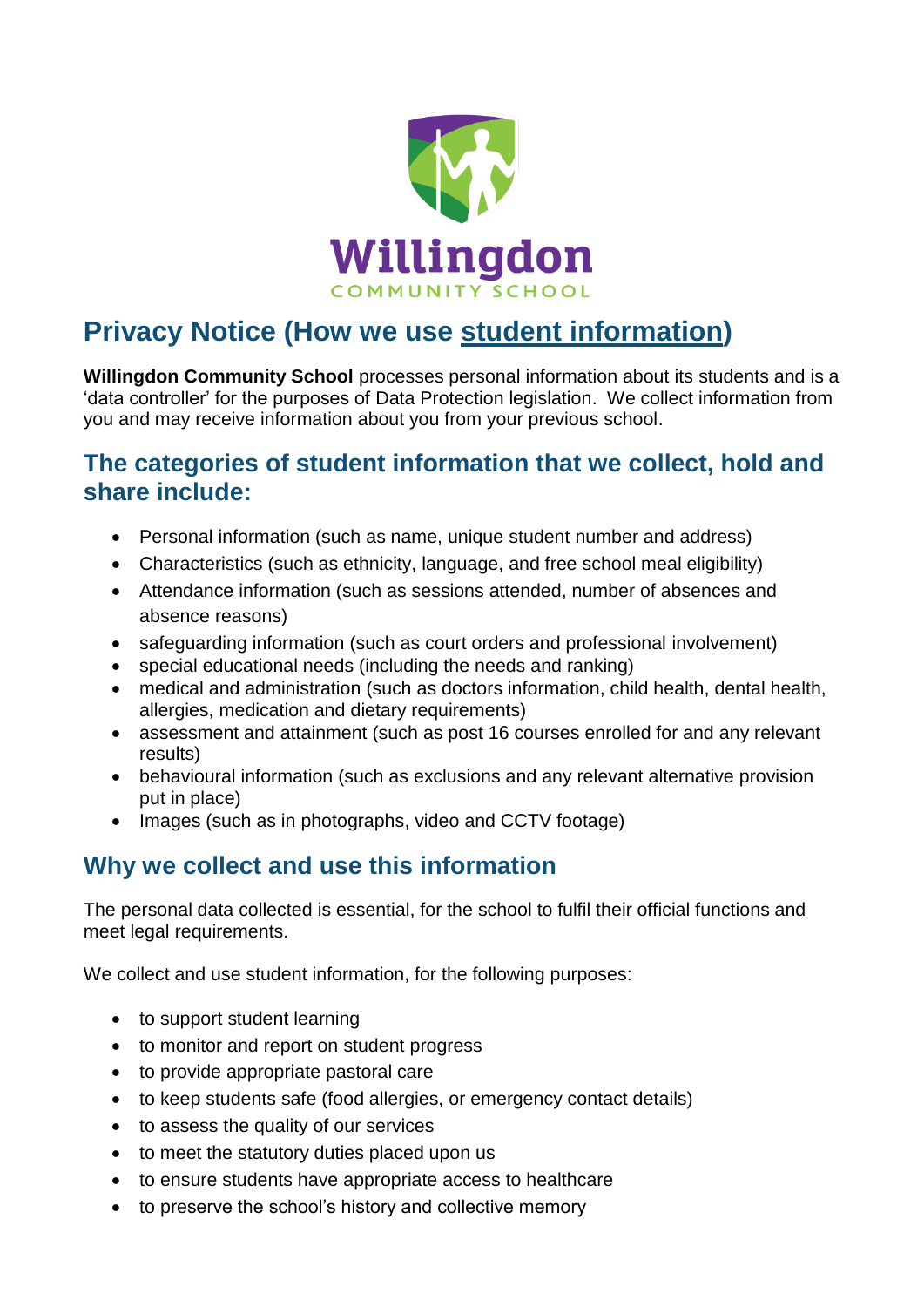# **The lawful basis on which we use this information**

Under the General Data Protection Regulation (UK GDPR), the school is required to identify a valid lawful basis for each processing activity involving personal data. We only collect and use students' personal data when the law allows us to. Most commonly, we process it where:

- We have to collect and process personal data to enable us to comply with a legal obligation.
- We need it because we are acting in the public interest or exercising our official authority.

We may also process students' personal data in situations where:

- We have obtained consent from you to use it in a certain way.
- We have a genuine and legitimate reason and we are not harming any of your rights and interests.

As a school, we also collect and use special category data, both to provide education and comply with our legal obligations. We have therefore identified additional lawful bases from Article 9 of the UK UK GDPR. Most commonly, we process special category data where:

- We have gained explicit consent for the processing.
- Processing is necessary for reasons of substantial public interest.
- We are required to for reasons of "public health", for example during a pandemic

Please see the school's Special Category Data policy for more information about how we process this type of data. This policy can be found at [www.willingdonschool.org.uk](http://www.willingdonschool.org.uk/)

Where we keep records and information containing personal data for a longer time, we do this for archiving purposes in the public interest. We keep these records to preserve the school's history, key events and collective memory. We will provide access to these records for research or statistical purposes, taking reasonable measures to protect the personal data they may contain.

### **How we collect student information**

We collect student information via registration forms at the start of their school year or via secure file transfer from previous school. Student data is essential for the schools' operational use.

Whilst the majority of student information you provide to us is mandatory, some of it is provided to us on a voluntary basis. In order to comply with the UK General Data Protection Regulation, we will inform you whether you are required to provide certain student information to us or if you have a choice in this.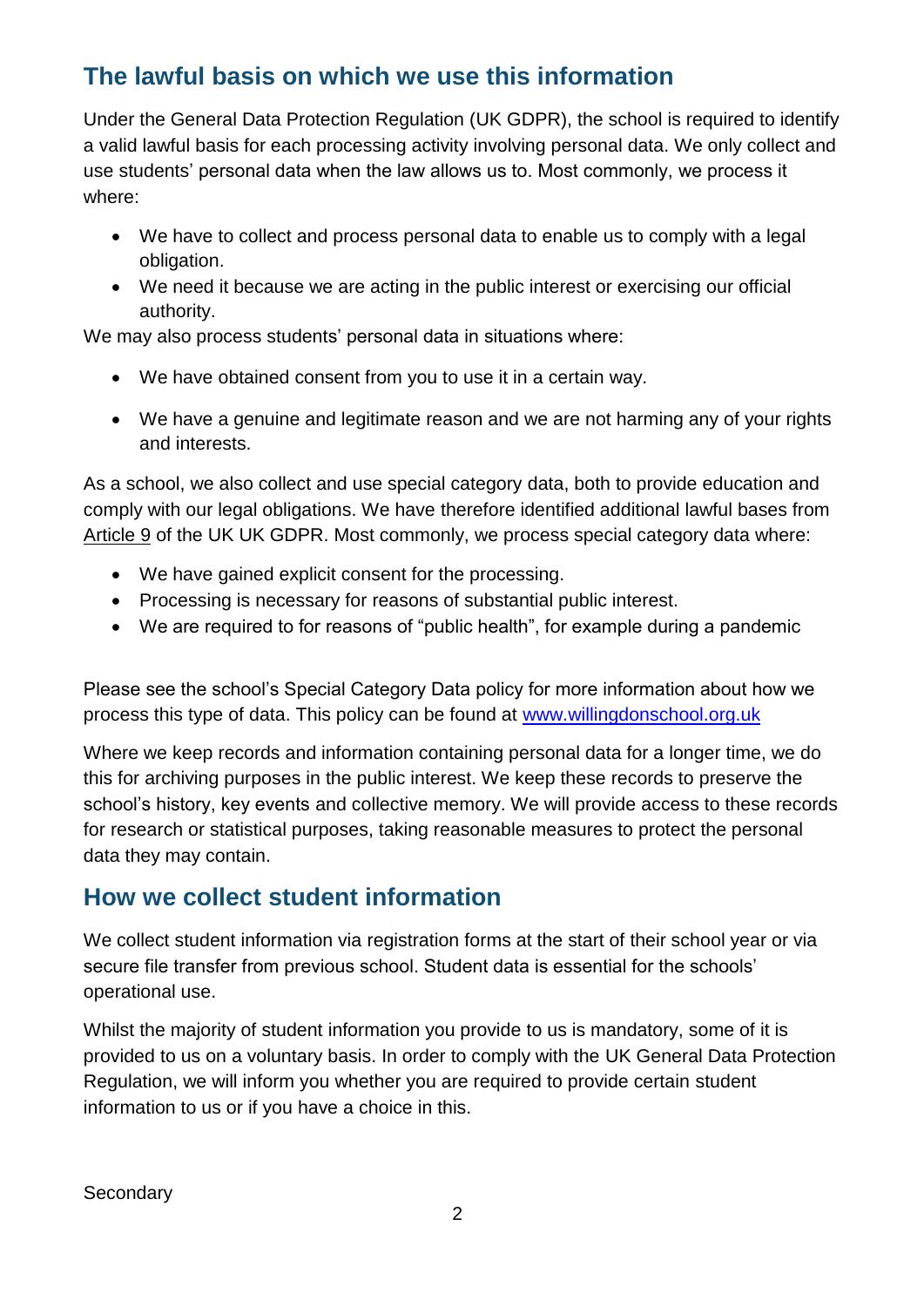# **Storing student data**

We hold pupil data securely for the length of time outlined in our school retention schedule. The school retention schedule is available upon request from the Data Protection Lead (Business Manager) at the School.

We will keep a limited and reasonable amount of personal information for a longer time, where it appears in records that are of historic value or it is in the public interest to keep as part of the school's history and collective memory. We store these records securely in our school archive for permanent preservation.

### **Who we share student information with**

We routinely share student information with:

- schools that the student attends after leaving us
- our local authority
- the Department for Education (DfE)
- the NHS and school nurse
- Youth support services (pupils aged 13+)
- Traded services purchased through the LA (e.g. for Legal, Human Resources or Information Governance Support)
- Learning platforms or software providers used by the school to support education provision

We only share data with organisations who have adequate security measures and protections in place.

# **Why we regularly share student information**

We do not share information about our students with anyone without consent unless the law and our policies allow us to do so.

The Department for Education (DfE) collects personal data from educational settings and local authorities via various statutory data collections. We are required to share information about our pupils with the Department for Education (DfE) either directly or via our local authority for the purpose of those data collections.

We are required to share information about our students with our local authority (LA) and the Department for Education (DfE) under section 3 of The Education (Information About Individual Students) (England) Regulations 2013. The LA may share limited information with the NHS to provide appropriate health care services.

All data is transferred securely and held by DfE under a combination of software and hardware controls, which meet the current government security policy framework.

For more information, please see 'How government uses your data' section.

**Secondary**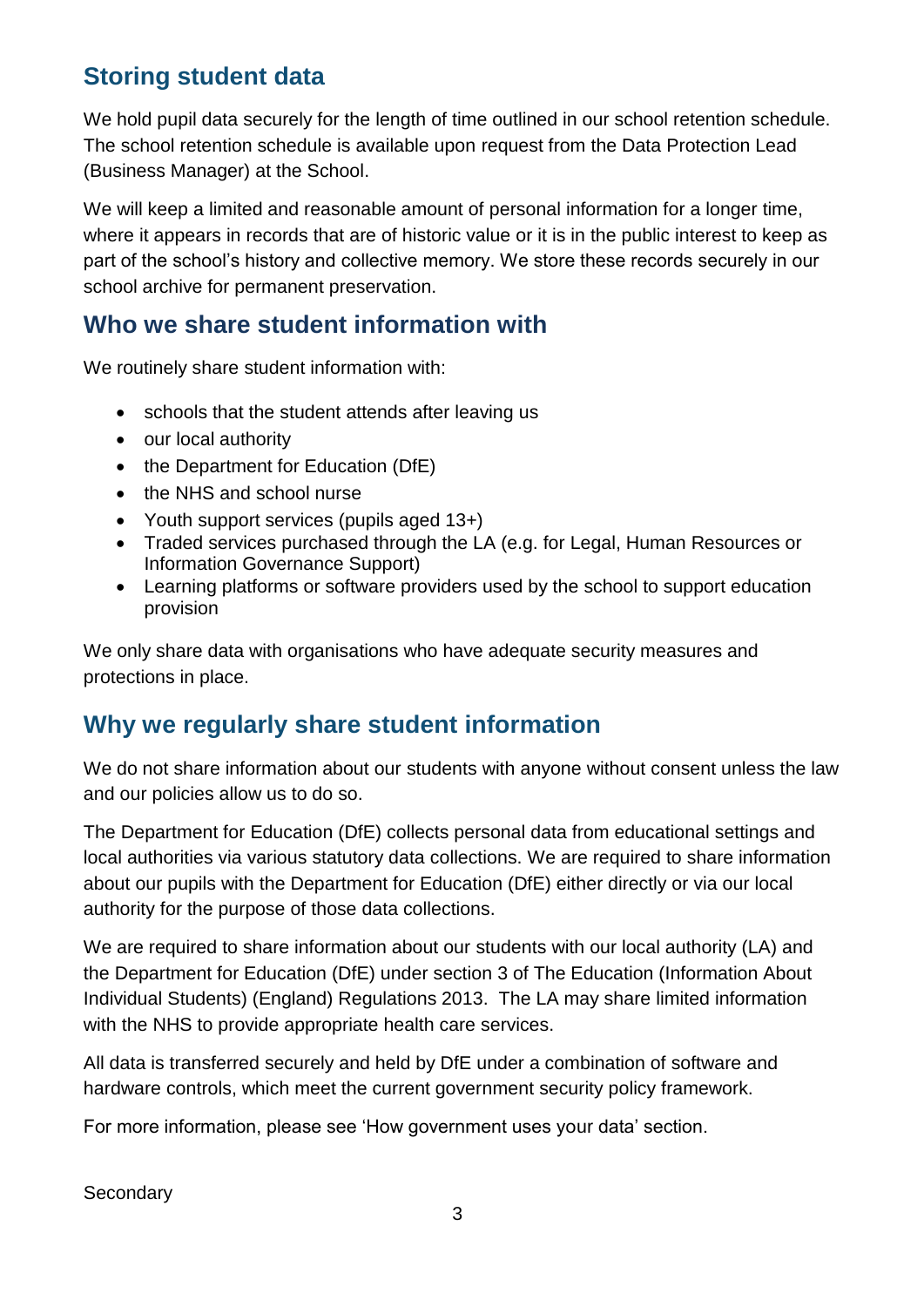#### **Local Authorities**

We may be required to share information about our pupils with the local authority to ensure that they can conduct their statutory duties under

• the [Schools Admission Code,](https://www.gov.uk/government/publications/school-admissions-code--2) including conducting Fair Access Panels.

### **Youth support services**

#### **Students aged 13+**

Once our students reach the age of 13, we also pass student information to our local authority and / or provider of youth support services as they have responsibilities in relation to the education or training of 13-19 year olds under section 507B of the Education Act 1996.

This enables them to provide services as follows:

- youth support services
- careers advisers

A parent or guardian can object to any information in addition to their child's name, address and date of birth being passed to their local authority or provider of youth support services by informing us. This right is transferred to the child / student once they reach the age 16.

Data is securely transferred to the youth support service via encrypted secure access and is stored securely and held in line with the school's retention schedule.

### **Requesting access to your personal data**

Under data protection legislation, parents and students have the right to request access to information about them that we hold. To make a request for your personal information, or be given access to your child's educational record, contact School Reception via [office@willingdonschool.org.uk](mailto:office@willingdonschool.org.uk)

Depending on the lawful basis above, you may also have the right to:

- object to processing of personal data that is likely to cause, or is causing, damage or distress
- ask us for access to information about you that we hold
- request we restrict the processing of your personal data (i.e permitting its storage but no further processing)
- object to direct marketing (including profiling) and processing for the purposes of scientific/historical research and statistics.
- not be subject to decisions based purely on automated processing where it produces legal or similarly significant effect on you.
- in certain circumstances, have inaccurate personal data rectified, blocked, erased or destroyed; and

**Secondary**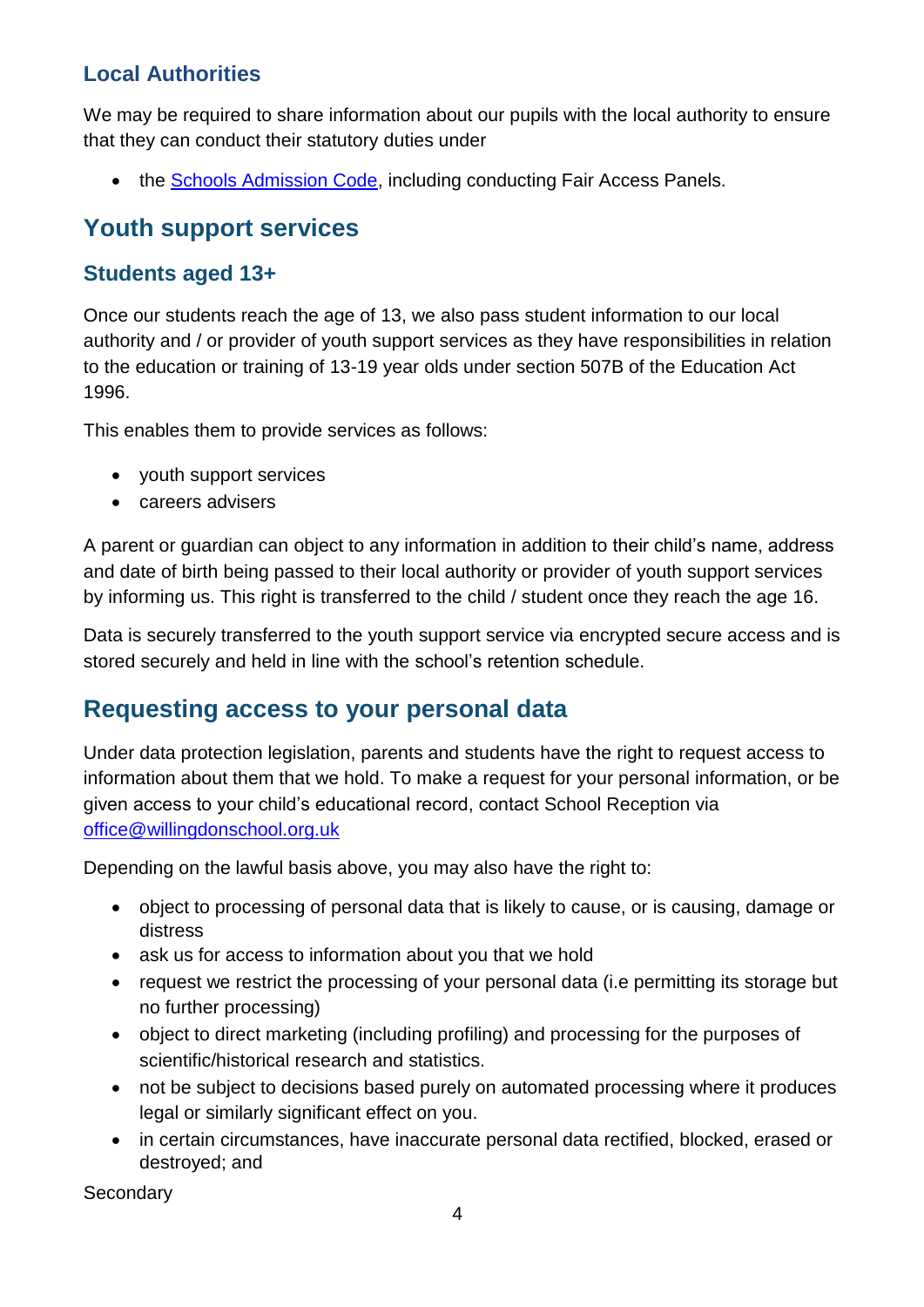• Right to seek redress, either through the ICO or through the courts.

If you have a concern about the way we are collecting or using your personal data, we request that you raise your concern with us in the first instance. Alternatively, you can contact the Information Commissioner's Office at<https://ico.org.uk/concerns/>

For further information on how to request access to personal information held centrally by DfE, please see the 'How Government uses your data' section.

### **Withdrawal of consent and the right to lodge a complaint**

Where we are processing your personal data with your consent, you have the right to withdraw that consent. If you change your mind, or you are unhappy with our use of your personal data, please let us know by contacting the Data Protection Lead (Business Manager) at the School.

### **Data Protection Officer**

Peter Questier (East Sussex County Council, Information Governance Team. Children's Services)

However, please contact the school in the first instance if you have a query regarding this privacy notice or how your information is used.

### **The National Pupil Database (NPD)**

Much of the data about pupils in England goes on to be held in the National Pupil Database (NPD).

The NPD is owned and managed by the Department for Education and contains information about pupils in schools in England. It provides invaluable evidence on educational performance to inform independent research, as well as studies commissioned by the Department.

It is held in electronic format for statistical purposes. This information is securely collected from a range of sources including schools, local authorities and awarding bodies.

We are required by law, to provide information about our pupils to the DfE as part of statutory data collections such as the school census and early years' census. Some of this information is then stored in the NPD. The law that allows this is the Education (Information About Individual Pupils) (England) Regulations 2013.

To find out more about the NPD, go to

[https://www.gov.uk/government/publications/national-pupil-database-user-guide-and](https://www.gov.uk/government/publications/national-pupil-database-user-guide-and-supporting-information)[supporting-information.](https://www.gov.uk/government/publications/national-pupil-database-user-guide-and-supporting-information)